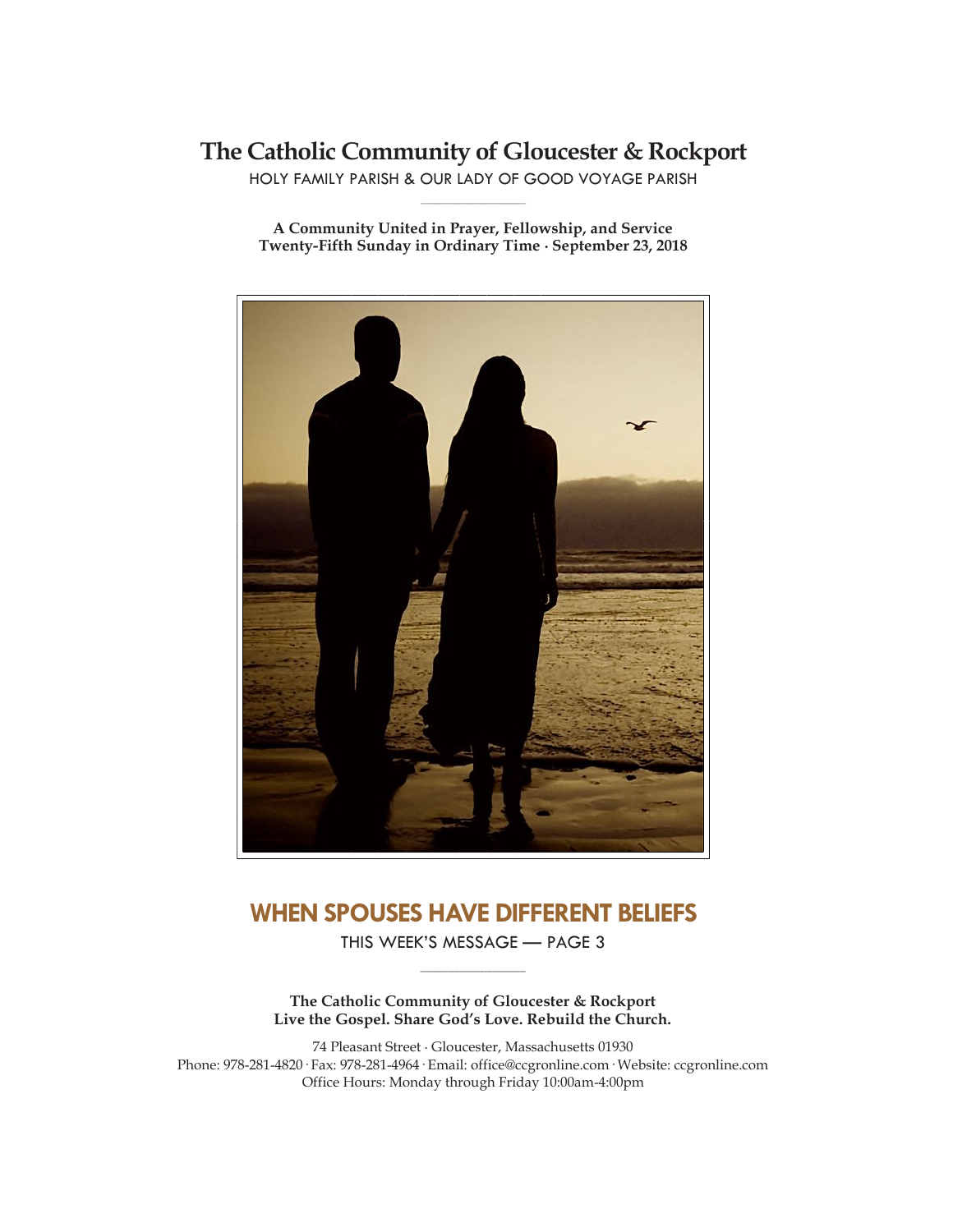## **YOUTH FAITH FORMATION \_\_\_\_\_\_\_\_\_\_\_\_\_\_\_\_\_\_\_\_\_**

# **Fall Faith & Family Mass**

#### YOUTH FAITH FORMATION SPECIAL EVENT THIS SUNDAY, SEPTEMBER 23RD AT 11:45AM

In the Gospel of Matthew, Jesus says: "Let the little children come to me, and do not stop them: for it is to such as these that the kingdom of heaven belongs (Matthew 19:14)." In response to the Lord's call, all parents, grandparents, godparents, and children of all ages are invited to join Father Jim for our annual "Fall Faith & Family Mass" on Sunday, September 23rd at 11:45am in Our Lady of Good Voyage Church.

During Mass, Father Jim will offer a special blessing and homily for all families and their children. And during this new school year, we will celebrate four more "Faith & Family Masses" on Saturday, December 1st at 4:00pm in Saint Ann Church; Saturday, January 5th at 4:00pm in Saint Ann Church; Sunday, March 10th at 11:45am in Our Lady of Good Voyage Church; and Saturday, May 11th at 4:00pm in Saint Ann Church.

Save the dates! Mark your calendars! Invite your families and friends! Now more than ever, let us reaffirm that Mass is our class! Jesus is our teacher! Let us reaffirm that every child in our pews is a precious blessing from God! Every family that joins us for worship is a special gift from God! For more information, please see Father Jim; or contact Betsy Works at 978-281 -4820 or bworks@ccgronline.com. Please join us! All are invited! All are welcome! Always!

# **First Holy Communion**

#### SECOND GRADE SACRAMENTAL PREPARATION REGISTRATION NOW UNDERWAY!

The Catholic Community of Gloucester & Rockport offers a creative and innovative way for children to prepare for the Sacraments of Penance & Reconciliation (Confession) and First Holy Communion. Our program is designed to prepare both children and their parents for these sacraments; to encourage lifelong relationships with Jesus Christ and the Church; and to help families grow together in prayer, fellowship, and service.

Our program is simple and family-friendly! First, our top priority is to invite all families to attend one of our seven weekend Masses on a regular basis. Second, all second grade students and their parents, grandparents, or guardians are asked to attend two 90 minute workshops during the fall season and three 90 minute workshops during the winter-spring seasons. Each of these "Faith & Family Workshops" is offered at three different times so that each family can choose which option works best for them.

Our program begins during the weekend of October 12th-13th! Calendars and registration forms are available on our website: ccgronline.com/formation. Forms can be returned by mail or hand-delivered to our parish offices (which are located at 74 Pleasant Street in Gloucester). If you have questions or need more information about youth faith formation in the Catholic Community of Gloucester & Rockport, please see Father Jim before or after Mass; or contact Betsy Works at 978-281-4820 or bworks@ccgronline.com. Please join us! All are invited! All are welcome!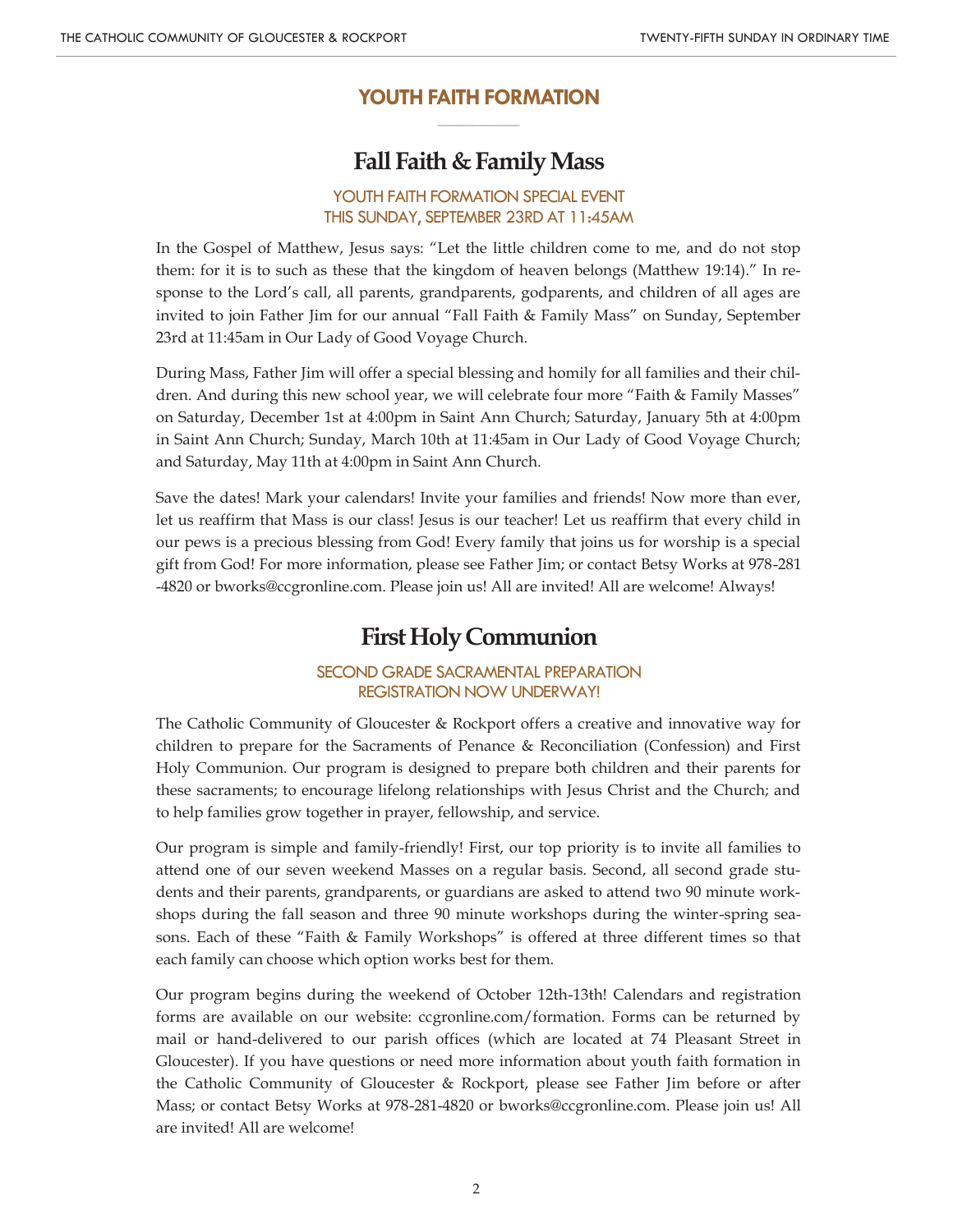#### **THIS WEEK'S MESSAGE \_\_\_\_\_\_\_\_\_\_\_\_\_\_\_\_\_\_\_\_\_**

## **When Spouses Have Different Beliefs**

## BY DONNA ERICKSON COUCH

After the romantic dust of my marriage settled, fundamental life questions surfaced when my closest friend died in a car accident. As I grieved, my husband, Dana, comforted me as best he could. However, when I talked about my need for God and Church, he was silent. Eventually, he told me that while he did not mind if I wanted religion again, he would not participate. Ten years into our marriage, I not only forged my way back to faith alone, but embarked on a life-changing spiritual quest. Through years of confusion, I prayed and suffered in silence as I tried to reconcile my love for God and for my non-participant husband. I worried about my role in Dana's salvation and agonized over how to raise our children in the faith alone. Years passed until I finally made peace with my anxieties. I eventually received four transforming insights.

First, after a few years married, it is common to experience a spiritual awakening. Upon completion of confirmation classes or during college, many drift away from their faith. When thoughts turn to marriage, faith is frequently downplayed. We may accept the naïve presumption that love is all you need. Later, perhaps after the birth of a child or two, it is common to experience a need for church again. Frequently, those who return are surprised to discover a treasury of meaning in their renewed faith. Along with elation, however, thoughts may linger about the negative effects this will have on a marriage. Second, authentic spirituality is not divisive. As my inner life grew, I felt an increasing distance between Dana and me. When I tried to describe my feelings to a friend, he quoted Jesus: "I have come to bring not peace but the sword...and one's enemies will be those of his household (Matthew 10:34-36)." Though discouraged, with the help of prayer and a spiritual director, I found deeper meaning in this biblical passage. I learned that even though our incompatible religious beliefs could feel insurmountable, time quells the fear. Like marriage, we commit to God for the long haul. It is natural to sometimes experience tension.

Third, the inner journey is a solitary journey. In another scripture passage, Jesus says there is no marriage in heaven (Mark 12:25). If we look at this as a blueprint for our spiritual journey, then an important insight is revealed. While there are many companions on the outer journey, no one can walk the inner path with us. While we can try to describe our personal relationship with God, no one (not even our spouse) can share this experience completely. God calls each of us into a mystical marriage, demanding that we forsake all others. And fourth, all relationships mirror the divine relationship. All relationships teach us about God. Can we observe the divine in everyone? Equipped with a bigger vision, we welcome the challenges of living with those who, without words, can teach us about the subtleties of God's presence. Meanwhile, spiritual directors and friends can help us process our complex relationship with God. Frequently, others serve this need better than those with whom we live.

If you are experiencing a spiritual awakening while married to someone on a different page, take heart. The challenge of living a God-centered life provides an opportunity to repeatedly experience what it means to fall in love — with your spouse, your faith, and the Lord. When God means something different to your spouse, it is not the end of the world but rather the beginning of a profound encounter with love's sacred mysteries.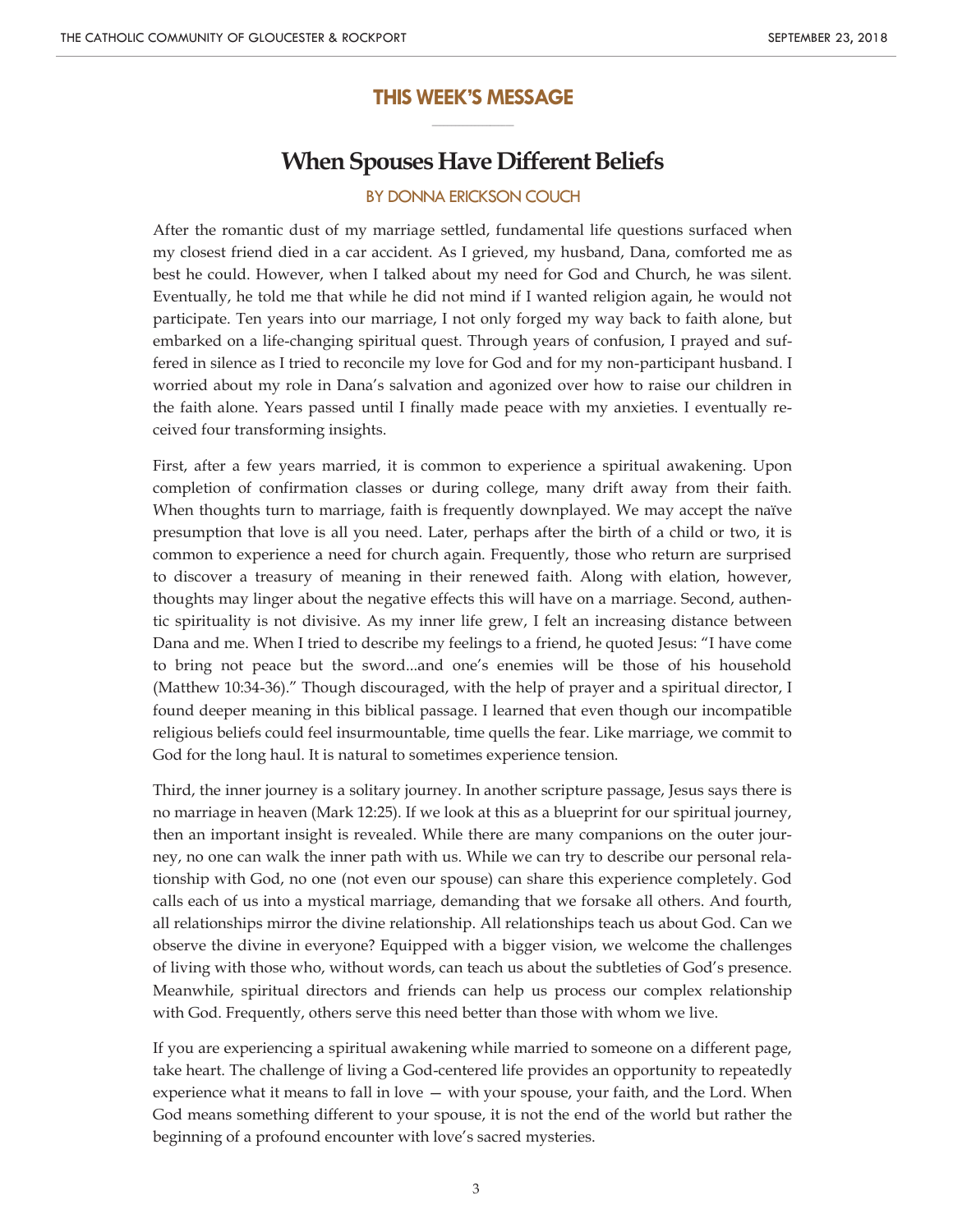#### **PRAYER, FELLOWSHIP, AND SERVICE \_\_\_\_\_\_\_\_\_\_\_\_\_\_\_\_\_\_\_\_**

## **HOLY FAMILY WOMEN'S GUILD HARVEST PIE, BREAD & CRAFT SALE Weekend of September 29th—September 30th**

Fall has arrived! In celebration of the new season, the Holy Family Women's Guild is sponsoring a Harvest Pie, Bread & Craft Sale on Saturday 29th at Saint Ann Church from 9:00am until 4:00pm; and after all weekend Masses on Sunday, September 30th in Holy Family Parish. Offerings will include freshly baked pies, quick breads, and a variety of harvest crafts. All proceeds support Holy Family Parish. For more information, please contact Lydia Bertolino at bertolino4@msn.com or 978-281-4279. Please join us! All are invited! All are welcome! Thank you in advance for your generous support!

### **HOLY FAMILY PARISH HOLY FAMILY WOMEN'S GUILD Tuesday, October 2nd at 6:30pm**

Established in 2005, the Holy Family Parish Women's Guild brings together women of all ages and backgrounds in prayer, fellowship, and service to our parish and the wider community. Throughout the year, the Guild hosts fundraising events and social gatherings that include the Harvest Fair, Christmas Fair, and Palm Sunday Bake Sale.

The Guild's next meeting is scheduled for Tuesday, October 2nd at 6:30pm in Saint Ann Church Hall. Our special guest will be Barbara Frontiero, who serves as President of the Saint Vincent de Paul Society. Barbara will speak about the mission and good work of the Saint Vincent de Paul Society on Cape Ann.

All parishioners, friends, and guests of the Catholic Community of Gloucester & Rockport are invited to join us for this special event! Refreshments will be served. Annual dues of \$15.00 will be collected. For more information about the Holy Family Women's Guild, please contact Lydia Bertolino at 978-281-4279 or bertolino4@msn.com. Please join us! New members are always welcome!

### **PASTOR'S NOTE ABOUT THIS WEEK'S MESSAGE**

The author of this week's message, Donna Erickson Couch, is an author, catechist, lay minister, and spiritual director. She is author of "Together But Alone: When God Means Something Different to Your Spouse (2008)." If you enjoyed this week's message, be sure to check out "Bringing Home the Word." A new edition of this weekly newsletter for both family and individual reflection is posted every weekend on our website: ccgronline.com/ news. Please join us! All are invited! All are welcome! Peace and blessings to all! — Father Jim

#### **LIVING THE GOSPEL \_\_\_\_\_\_\_\_\_\_\_\_\_\_\_\_\_\_\_\_**

### **THE ASSISI PROJECT SATURDAY MORNING** *with* **SAINT FRANCIS Saturday, September 29th at 8:00am**

Founded in 2007 by Father Jim and Cliff Garvey after their first pilgrimage to Assisi and Rome, the Assisi Project is a Fellowship of Franciscans in Spirit with friends and followers in the United States, Canada, Africa, and Europe. Our mission is to help adults of all ages more faithfully live the Gospel of Christ and grow closer to the Church through the inspiration and intercession of Saint Francis and Saint Clare of Assisi.

The Assisi Project meets on the last Saturday of every month in Saint Ann Church for Mass, formation, fellowship, and faith sharing. Our next gathering is scheduled for Saturday, September 29th beginning at 8:00am. This month, we will begin a long-term and in-depth focus on the lives of the saints. We will be reading and reflecting on Robert Ellsberg's new book, "The Franciscan Saints." All fellow parishioners are invited to join the Assisi Project! You do not need to travel with us to Assisi to be a member of the Assisi Project!

Members of our fellowship all around the world, who range in age from 16 to 93, also pray for those who ask for prayers. If you would like to join us or if you would like us to pray for you or your special intention, please contact Cliff at 978-281-4820 or cgarvey@ccgronline.com. Saint Francis of Assisi, pray for us! Saint Clare of Assisi, pray for us! Our Lady of Angels, pray for us! All are invited! All are welcome! May the Lord give you peace!

### **THE BLESSING OF THE ANIMALS** *with* **FATHER JIM Saturday, October 6th at 2:00pm**

Saint Francis of Assisi is venerated throughout the world as the patron of animals and the environment. In belated celebration of the Feast of Saint Francis, all parishioners, friends, and guests of the Catholic Community of Gloucester & Rockport are invited to join Father Jim for the traditional "Blessing of the Animals" on Saturday, October 6th at 2:00pm in Our Lady's Rectory Parking Lot. All family friendly pets are welcome (but must be leashed or secured in carriers). For more information about this beautiful annual tradition, please see Father Jim before or after Mass; or contact him at 978-281-4820 or frjim@ccgronline.com. Please join us! All are invited! All are welcome! Saint Francis of Assisi, pray for us!

#### **IN CASE YOU MISSED IT...**

Father Jim's Message: "Our Church In Crisis" Join us: assisiproject.com!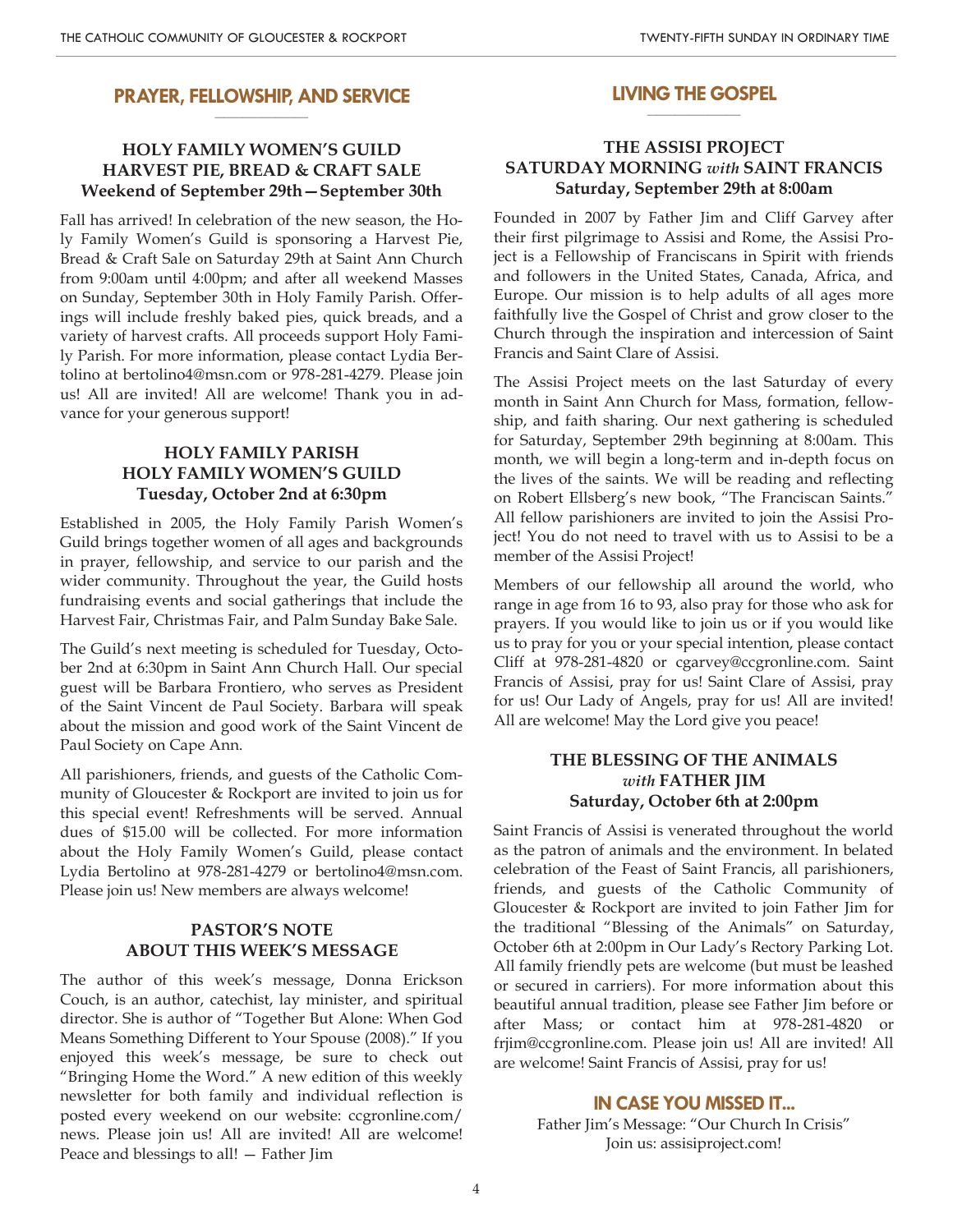#### **PRAYER, FELLOWSHIP, AND SERVICE \_\_\_\_\_\_\_\_\_\_\_\_\_\_\_\_\_\_\_\_**

#### **OUR LADY OF GOOD VOYAGE PARISH OUR LADY'S GUILD PENNY SALE Monday, September 24th at 7:00pm**

All parishioners, friends, and guests of the Catholic Community of Gloucester & Rockport are invited to join Our Lady's Guild for a "Penny Sale" on Monday, September 24th at 7:00pm in Our Lady's Hall. As always, the Penny Sale will feature great prizes, a 50-50 raffle, our famous homemade sweet bread, along with other delicious homemade foods and snacks. Donations will be accepted at our parish offices (located at 74 Pleasant Street in Gloucester) until the day of the Penny Sale. All proceeds of the Penny Sale benefit Our Lady of Good Voyage Parish. For more information, please contact Julia Garcia at 978-281-2678 or Beth Fosberry at jcbf33@yahoo.com. Please join us! Bring your friends and family! All are invited! All are welcome!

### **OUR LADY OF GOOD VOYAGE PARISH HOLY NAME SOCIETY Sunday, September 30th at 6:30pm**

The Holy Name Society of Our Lady of Good Voyage Parish is a service organization of men which was founded to support our faith community through volunteering and fundraising. Our next meeting is scheduled for Sunday, September 30th at 6:30pm in Our Lady's Hall. Dinner will be prepared and served. Annual dues of \$20.00 will be also collected. For more information about the Holy Name Society and its good work in our parish, please contact Matt Parisi at 978-281-4820 or mparisi101@gmail.com. Please join us! New members are always welcome!

#### **MADONNA DEL ROSARIO SOCIETY OCTOBER GATHERING & ANNUAL MASS Saturday, October 6th· Begins at 1:00pm**

The Madonna Del Rosario Society will host its next meeting on Saturday, October 6th in Our Lady's Hall. After a brief business meeting at 1:00pm, we will enjoy dessert and a friendly game of bingo. Membership dues will be collected, too. At 4:00pm, all members and friends are invited to join us for the Vigil Mass in Saint Ann Church in memory of both living and deceased members of the Madonna Del Rosario Society. For more information, please contact Grace at 978-281-1907. Please join us! All are invited! All are welcome!

#### **CONFIRMATION PREPARATION PROGRAM**

All High School Students Are Invited! Registration Now Underway! Learn more: ccgronline.com/formation!

#### **SHARING GOD'S LOVE \_\_\_\_\_\_\_\_\_\_\_\_\_\_\_\_\_\_\_\_**



## **Joy & Suffering with Padre Pio** FALL DAY OF PRAYER & REFLECTION SATURDAY, OCTOBER 6TH· BEGINS AT 8:00AM

Earlier this year, Pope Francis visited the House for the Relief of Suffering, a hospital founded by Saint Padre Pio. Afterwards, Pope Francis celebrated Mass at the Shrine of Saint Pio of Pietrelcina, Italy. In his homily, the Holy Father preached about the call to suffer and the three words that summarize the life of a saint: humility, prayer, and wisdom. The pope said: "All of theology is contained here! If you have a problem, if you are sad, if you are sick, abandon yourself into the arms of Jesus!"

The Roman Catholic Church celebrates the Feast of Saint Pio of Pietrelcina on September 23rd and the Feast of Saint Francis of Assisi on October 4th. In commemoration of these two great saints, and as part of the Catholic Community of Gloucester & Rockport's "Year of Discernment", all fellow parishioners and friends are invited to join Father Jim, Cliff Garvey, the Legion of Mary, and the Assisi Project for a Fall Day of Prayer & Reflection: "Joy & Suffering with Saint Pio" on Saturday, October 6th at Saint Anthony Chapel.

During this four-hour mini-retreat, we will explore the life, ministry, and patronage of Saint Pio of Pietrelcina and his special meaning for those who are called to suffer. This special morning of prayer and reflection will proceed according to the following schedule: Celebration of Holy Mass at 8:00am; First Reflection & Faith Sharing at 9:00am; Eucharistic Adoration & Rosary at 10:00am; Second Reflection & Faith Sharing at 11:00am; Angelus & Closing Prayers at 12:00pm.

Throughout the morning, there will be scheduled breaks and time for faith sharing, fellowship, and refreshments. Coffee, tea, and bottled water will be available throughout the morning. After our closing prayers, all are invited to remain for a picnic lunch. During Mass, a collection will be taken in support of our adult faith formation ministry. If you would like to join us for our Fall Day of Prayer & Reflection in honor of Saint Pio and Saint Francis, please contact Cliff at 978-281-4820 or cgarvey@ccgronline.com. Please join us! Bring a friend! Bring your family! All are invited! All are welcome!